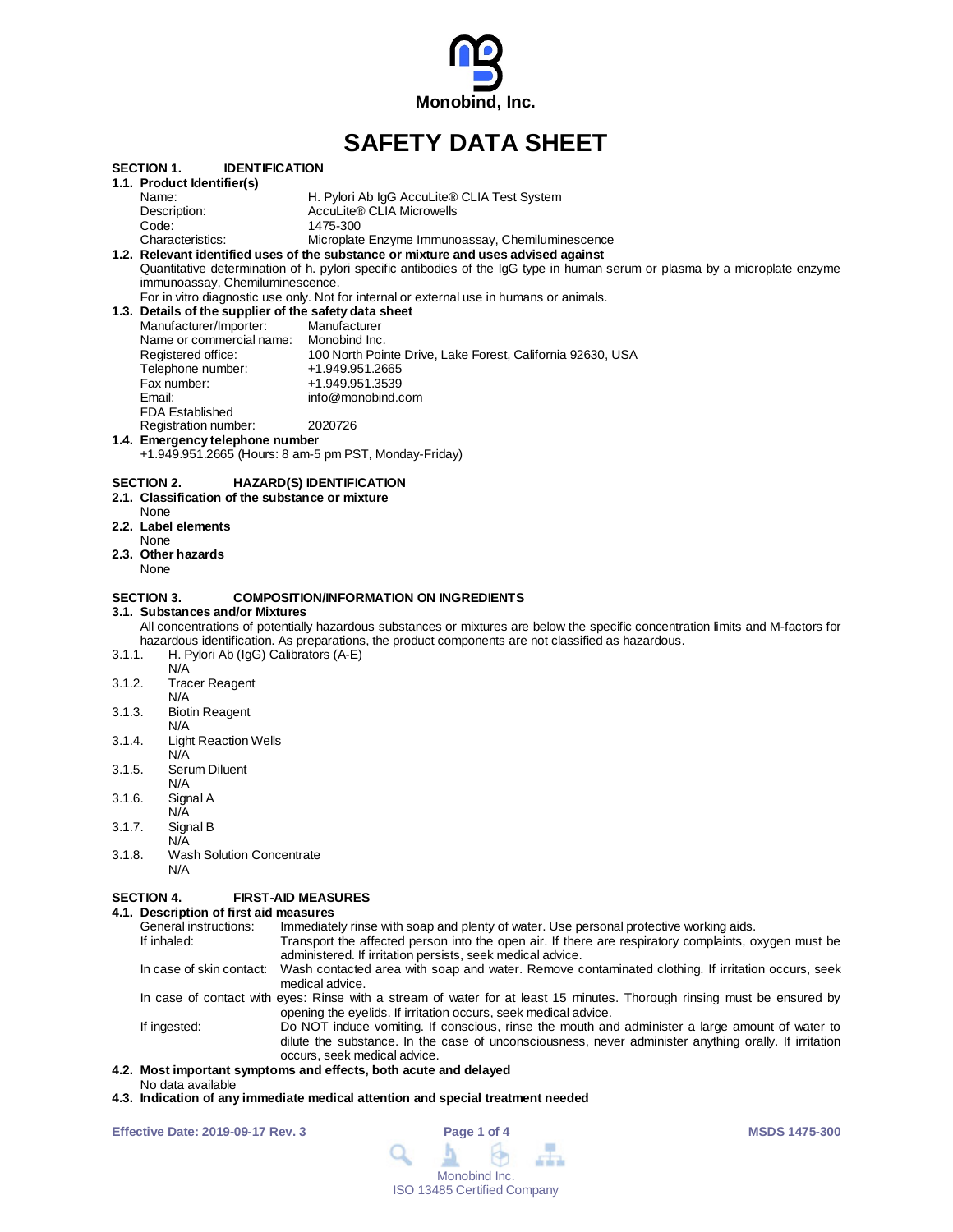No data available

# **SECTION 5. FIRE-FIGHTING MEASURES**

# **5.1. Extinguishing media**

- Carbon dioxide, dry powder, foam, water
- **5.2. Special hazards arising from the substance or mixture**
- None

# **5.3. Advice for firefighters**

Wear appropriate personal protective equipment and clothing. Wear self-contained breathing apparatus, if necessary.

## **SECTION 6. ACCIDENTAL RELEASE MEASURES**

- **6.1. Personal precautions, protective equipment and emergency procedures** Avoid contact with skin and eyes. Wear suitable personal protective clothing.
- **6.2. Environmental precautions**
- Avoid penetration into sewerage systems, surface and ground water. Avoid soil pollution.

## **6.3. Methods and material for containment and cleaning up**

Cover with suitable absorbing material. After removing the substance, rinse the spot of spilling thoroughly with water and soap. Dispose of waste according to all federal, state, and local regulations.

#### **6.4. Reference to other sections**

See Section 8 for personal protective equipment. See Section 13 for appropriate disposal methods.

# **SECTION 7. HANDLING AND STORAGE**

## **7.1. Precautions for safe handling**

Avoid spills. Avoid contact with skin, eyes and clothing. Use suitable protective means to work with the substance. Use in a well-ventilated area. Follow good manufacturing practices when using product. Do not drink, smoke, or eat in work areas.

# **7.2. Conditions for safe storage, including any incompatibilities**

- Kit and unopened components:
	- Store at temperatures between + 2 and + 8 °C in a dry and dark place until expiration date. Avoid extended exposure to heat and light.
- 7.2.1. Opened components:

Stable for sixty (60) days when stored at 2-8 °C.

- 7.2.2. For prepared reagents (see product insert):
	- Diluted wash buffer should be stored at room temperature (2-30 °C) for up to 60 days.
	- Working Signal solution should be stored at 2-8 °C and is stable for thirty-six (36) hours.

Diluted serum diluent solution should be stored at 2-8 °C and is stable for up to 60 days.

#### **7.3. Specific end uses**

Product procedure should be performed by a skilled individual or trained professional for in vitro diagnostic use only.

# **SECTION 8. EXPOSURE CONTROL/PERSONAL PROTECTION**

# **8.1. Control parameters**

- No substances with occupational exposure limits.
- **8.2. Exposure controls**
- Eye/face protection: Safety glasses or goggles with side shields recommended<br>Skin protection: Compatible protective gloves recommended. Wash han
- 8.2.2. Skin protection: Compatible protective gloves recommended. Wash hands after properly removing and disposing of gloves.
- Other skin protection:<br>
Respiratory protection: 
No respiratory protection is required 8.2.3. Respiratory protection: No respiratory protection is required. Use product in rooms enabling good ventilation. If local exhaustion is necessary, general (forced) exhaustion is recommended. 8.2.4. Thermal hazards:

#### **SECTION 9. PHYSICAL AND CHEMICAL PROPERTIES**

# **9.1. Information on basic physical and chemical properties**

Appearance:

|        | Physical state (at 20 °C) |                                                                                         |  |  |
|--------|---------------------------|-----------------------------------------------------------------------------------------|--|--|
|        | Liquid:                   | Calibrators, Tracer Reagent, Biotin Reagent, Wash Solution Concentrate, Signal Solution |  |  |
|        | Solid:                    | Microtiter strips                                                                       |  |  |
|        | Colour                    |                                                                                         |  |  |
|        | Straw:                    | Calibrators                                                                             |  |  |
|        | Red:                      | <b>Tracer Reagent</b>                                                                   |  |  |
|        | Green:                    | <b>Biotin Reagent</b>                                                                   |  |  |
|        | Orange:                   | <b>Diluent</b>                                                                          |  |  |
|        | Clear:                    | Signals, Wash                                                                           |  |  |
| 9.1.2. | Odour:                    | Odourless                                                                               |  |  |
| 9.1.3. | Odour threshold:          | Not applicable                                                                          |  |  |
| 9.1.4. | pH value:                 | Stop solution: $<$ 3                                                                    |  |  |
|        |                           | Calibrators: $7.4 \pm 0.2$                                                              |  |  |
|        |                           | Tracer Reagent: $7.3 \pm 0.2$                                                           |  |  |
|        |                           | Biotin: $7.3 \pm 0.2$                                                                   |  |  |
|        |                           | Microtiter strips: $7.5 \pm 0.2$                                                        |  |  |
|        |                           | Serum Diluent: $7.4 \pm 0.2$                                                            |  |  |

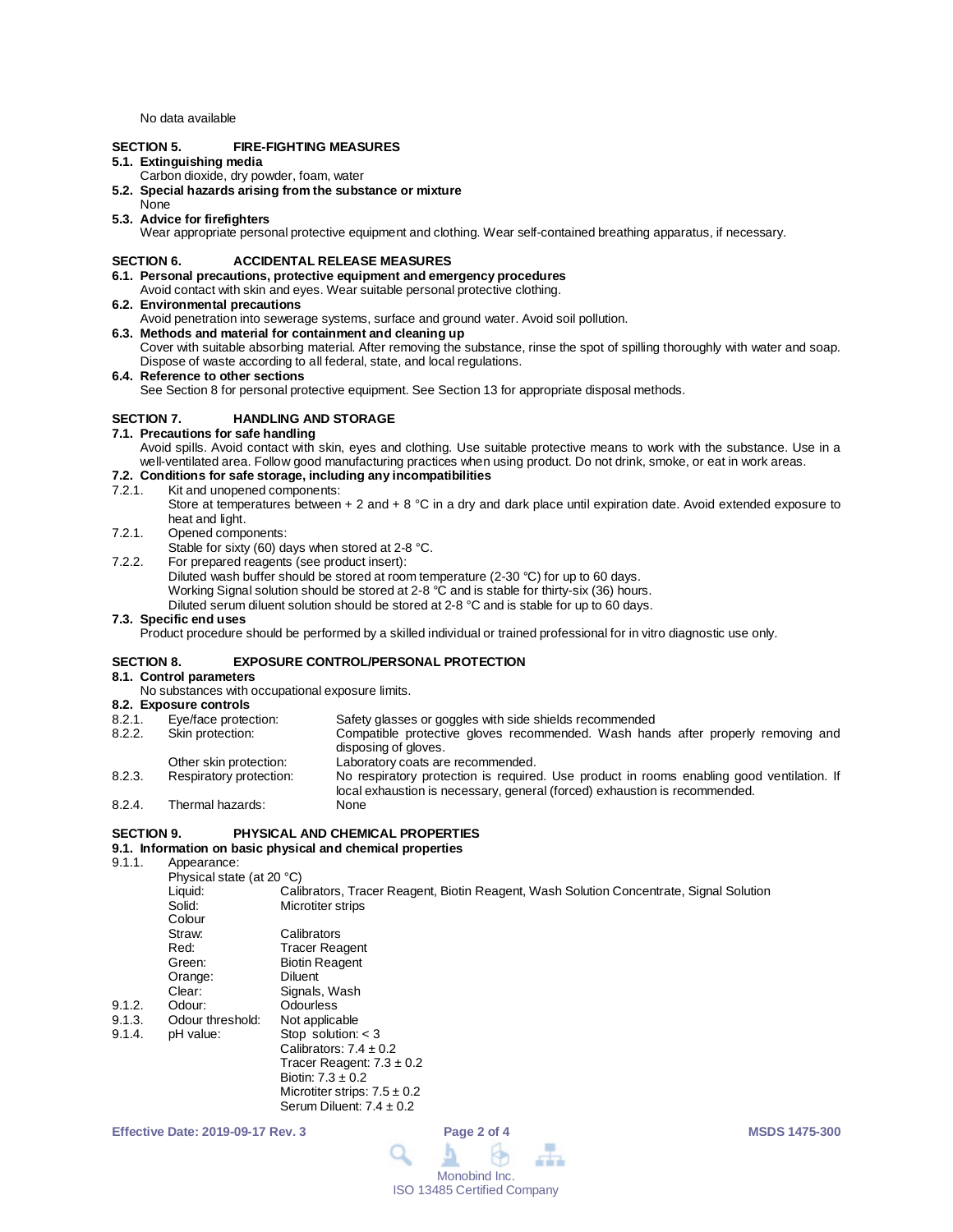- Wash Solution Concentrate:  $8.8 \pm 0.2$ Substrate Reagent A: 9.0 ± 0.2
- Substrate Reagent B:  $5.0 \pm 0.2$
- 9.1.5. Melting point/freezing point: Not determined
- 9.1.6. Initial boiling point/ boiling range: Not determined<br>9.1.7. Flash point: Not applicable
- 9.1.7. Flash point: Not applicable<br>9.1.8. Evaporation rate: Not determine
- 
- 9.1.8. Evaporation rate: Not determined<br>9.1.9. Flammability (solid. gas): Not flammable 9.1.9. Flammability (solid, gas):<br>9.1.10. Upper/lower flammability
- 9.1.10. Upper/lower flammability or explosive limits: Not applicable<br>9.1.11. Vapour pressure: Not determined
- 9.1.11. Vapour pressure: Not determined<br>9.1.12. Vapour density: Not determined
- 9.1.12. Vapour density: Not determined<br>9.1.13. Relative density: Not determined
- 9.1.13. Relative density:<br>9.1.14. Solubility:
- 9.1.14. Solubility: Water soluble<br>9.1.15. Partition coefficient: n-octanol/wate
- 9.1.15. Partition coefficient: n-octanol/water: Not determined<br>9.1.16. Auto-ignition temperature: Not applicable
- 9.1.16. Auto-ignition temperature:<br>9.1.17. Decomposition temperature
- 9.1.17. Decomposition temperature: Not determined<br>9.1.18. Viscosity: Not determined
- 9.1.18. Viscosity: Not determined<br>9.1.19. Explosive properties: None
- 9.1.19. Explosive properties: None<br>9.1.20. Oxidising properties: Not determined
- Oxidising properties:
- **9.2. Other information** None

# **SECTION 10. STABILITY AND REACTIVITY**

**10.1.Reactivity**

No known reactivity hazards associated with product

**10.2.Chemical stability**

Stable under recommended storage conditions

**10.3.Possibility of hazardous reactions**

No hazardous polymerization

**10.4.Conditions to avoid**

Excessive heat and light

**10.5.Incompatible materials**

Acids

**10.6.Hazardous decomposition products** Not determined

# **SECTION 11. TOXICOLOGICAL INFORMATION:**

- **11.1.Information on toxicological effects**
- 11.1.1. Acute toxicity: Not determined<br>11.1.2. Skin corrosion/irritation: Not determined
- 11.1.2. Skin corrosion/irritation:<br>11.1.3. Serious eye damage/irrit
- Serious eye damage/irritation: Not determined<br>Respiratory or skin sensitisation: Not determined
- 11.1.4. Respiratory or skin sensitisation: Not determined Germ cell mutagenicity:
- 
- 11.1.6. Carcinogenicity: No component of this product present at levels ≥ 0.1% is identified as probable, possible or confirmed human carcinogen by NTP (National Toxicology Program), IARC (International Agency for Research on Cancer), or OSHA (Occupational Safety & Health Administration) 11.1.7. Reproductive toxicity: Not determined<br>11.1.8. STOT-single exposure: Not determined
- 
- 11.1.8. STOT-single exposure: Not determined<br>11.1.9. STOT-repeated exposure: Not determined STOT-repeated exposure: Not determined<br>Aspiration hazard: Not determined
- 11.1.10. Aspiration hazard:
- 11.1.11. Information on likely routes of exposure:
- If ingested: No known health effects<br>
If inhaled: No known health effects If inhaled: No known health effects<br>If contact with skin: No known health effects If contact with skin: No known health effects<br>If contact with eyes: No known health effects
	- No known health effects
- 11.1.12. Symptoms related to the physical, chemical, and toxicological characteristics: None after short or long-term exposure

## **SECTION 12. ECOLOGICAL INFORMATION**

# **12.1.Toxicity**

- Not determined. **12.2.Persistence and degradability** Not determined **12.3.Bioaccumulative potential** Not determined **12.4.Mobility in soil** Not determined **12.5.Results of PBT and vPvB assessment** Not determined **12.6.Other adverse affects**
- Not determined